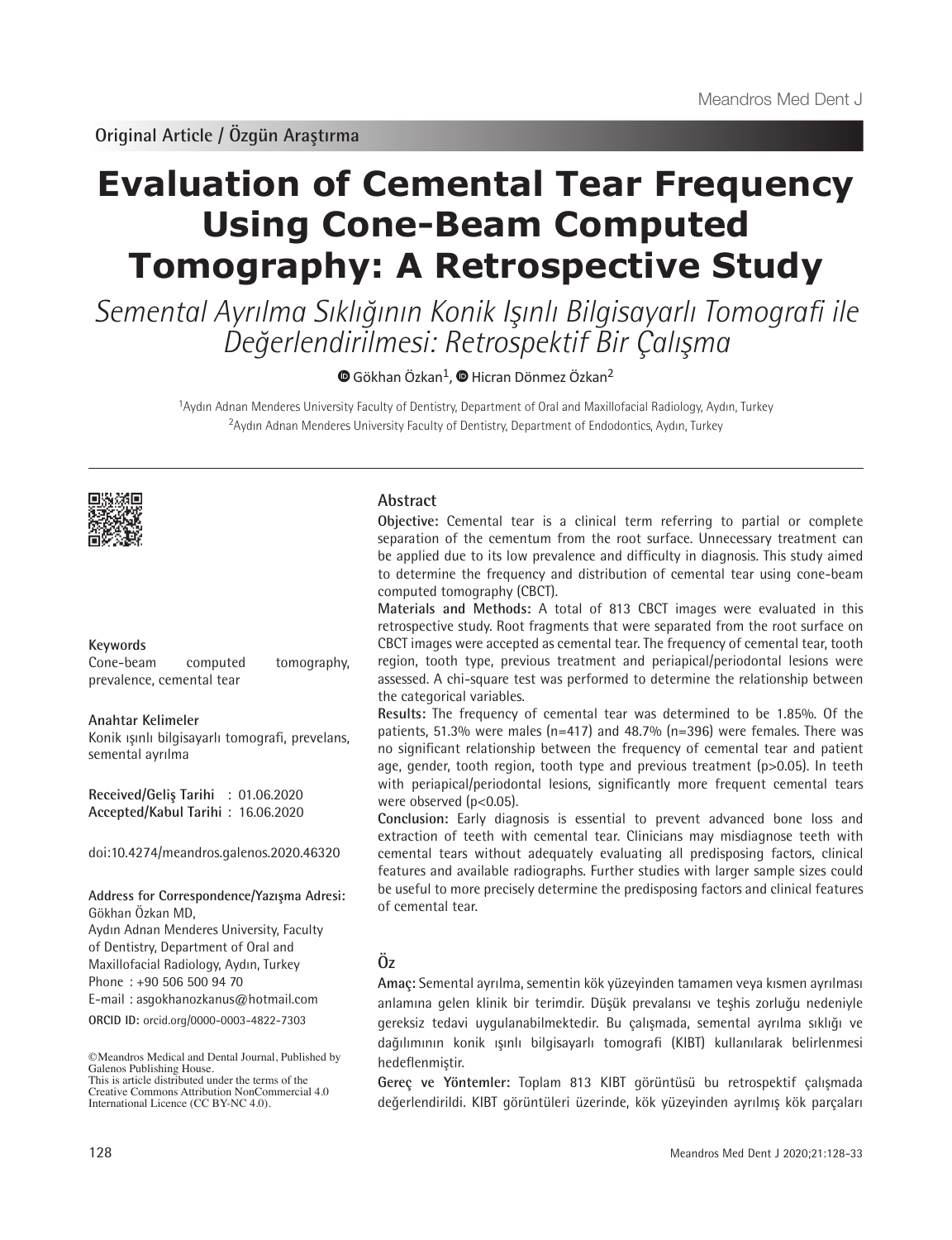semental ayrılma olarak kabul edildi. Semental ayrılma sıklığı, diş bölgesi, diş tipi, önceden uygulanan tedaviler ve periapikal/ periodontal lezyon varlığı değerlendirildi. Kategorik değişkenler arasındaki ilişkiyi belirlemek için ki-kare testi kullanıldı.

**Bulgular:** Semental ayrılma sıklığı %1,85 olarak belirlendi. Hastaların %51,3'ü erkek (n=417) ve %48,7'si (n=396) kadındı. Semental ayrılma sıklığı ile hasta yaşı, cinsiyeti, diş bölgesi, diş tipi ve önceki tedavi arasında anlamlı bir ilişki saptanmadı (p>0,05). Periapikal/ periodontal lezyonlu dişlerde anlamlı olarak daha fazla semental ayrılma gözlendi (p<0,05).

**Sonuç:** Semental ayrılma bulunan dişlerde ileri kemik kaybını ve dişin çekimini önleyebilmek için erken teşhis çok önemlidir. Klinisyenler tüm predispozan faktörleri, klinik özellikleri ve mevcut radyografları yeterince değerlendirmeden semental ayrılma bulunan dişlere yanlış tanı koyabilirler. Semental ayrılmanın predispozan faktörlerini ve klinik özelliklerini kesin olarak belirleyebilmek için daha büyük örneklem büyüklüğü ile yapılacak ileri çalışmalar yararlı olabilir.

## **Introduction**

Cemental tear is a clinical term that refers to complete or partial separation of the cementum from the root surface along the cementodentinal interface or incremental line (1). Although the exact cause of cemental tear is not fully clear, it has been associated in the literature with increased age, traumatic occlusion, trauma, previous periodontal treatment, and previous root canal treatment (2,3). It has been reported that cemental tear can be confused with an endodontic or periodontal lesion and can lead to advanced bone loss if left untreated (3). Additionally, cemental tear can be confused with vertical root fracture (VRF) in endodontically treated teeth. Both pathologies are characterized by deep or isolated periodontal pockets, periodontal or periapical bone loss, gingival abscess, and the presence of a sinus tract (3-5). However, while VRF is frequently observed in endodontically treated teeth and more frequently in molars, cemental tear is observed in both vital and endodontically treated teeth and, more frequently, in the anterior teeth. In addition, while VRF is observed more frequently in the bucco-lingual direction, cemental tear is frequently observed on proximal surfaces (4-8). When a cemental tear is diagnosed accurately, it can be treated by removing the fractured part through periodontal curettage and root planning, periodontal surgery, and/or apical surgery (9). In addition, its low prevalence reduces the likelihood of noticing and diagnosing a cemental tear (3,5). In the literature, it is reported that cemental tear is often misdiagnosed, and root canal treatment is applied to the teeth due to the clinical features of cemental tear mimicking periodontal and periapical lesions (6,7). It is reported that cemental tear causes an increase in existing periodontal and periapical bone destruction when left untreated or when improperly treated (8,9). Therefore, accurate diagnosis of cemental

tear is critical in the prognosis of the affected tooth (10). A definitive diagnosis of cemental tear can be made by histopathological examination of the removed fragment (9). However, studies and case reports in the literature show that prevalence was determined by periapical and panoramic radiographs (10,11). Despite the fact that the presence of a thin radiopaque fragment on the root surface suggests cemental tear on radiograph, it is difficult to make an accurate diagnosis with two-dimensional imaging (5,10). Although cone-beam computed tomography (CBCT) is recommended in the literature (11) to screen cemental tear, there is no research on this subject. Therefore, the purpose of this study is to determine the frequency of cemental tear using CBCT images of patients who were admitted to a University Dental Hospital in the Aegean region of Turkey over a period of one year and to evaluate the relationship of cemental tear with the gender, age, tooth type, and previous treatments of the patients.

#### **Materials and Methods**

Aydın Adnan Menderes University Clinical Research Ethics Committee approved this study (protocol number: ADUDHF 2019/074, date: 20.11.2019). CBCT images (Planmeca Promax 3D Mid, Helsinki, Finland) of patients who applied to our faculty's Oral and Maxillofacial Radiology Department between January 2015 and January 2019 were used in the study. Images that do not include both jaws or have poor image quality were excluded. A total of 813 CBCT images were evaluated retrospectively. Patient consent was not obtained due to the retrospective evaluation of CBCT images.

In addition to age and gender information for the patients, previous treatment experiences were obtained from the patient records. Groups were classified as aged 18-39 years, 40-59 years, and 60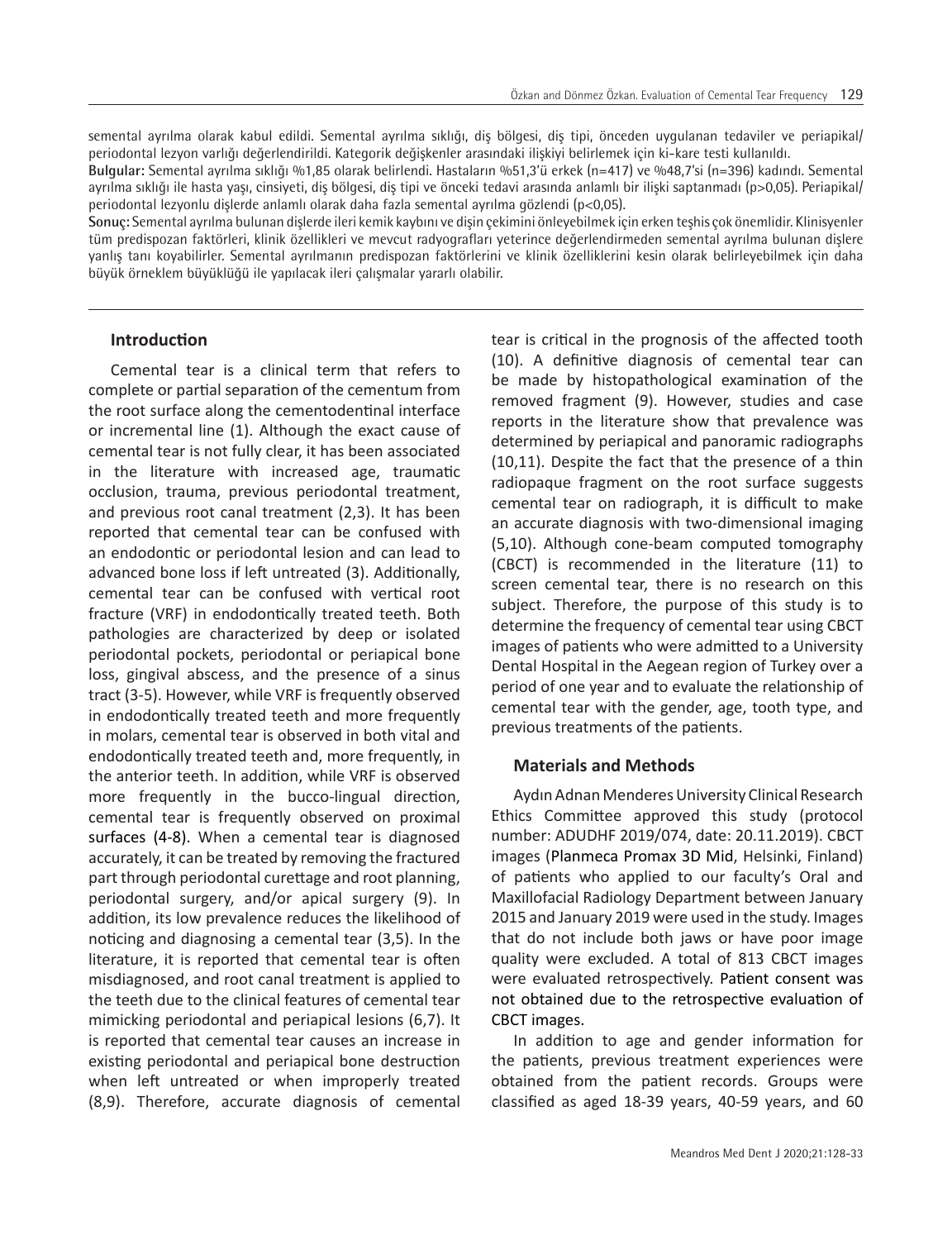years and over. Images of patients younger than 18 years old were not included in the study. The presence or absence of cemental tear in all teeth was determined through CBCT images. Root fragments that were completely or partially separated from the root surface were considered to be cemental tears (Figure 1). The frequency, mesiodistal location (buccal/labial, palatal/lingual, or proximal) and apicocoronal location (cervical one-third, middle one-third, or apical onethird) of the cemental tear as well as tooth region (maxilla or mandible), tooth type (incisor, premolar, or molar), presence or absence of previous treatment, and periapical/periodontal lesions were evaluated by an experienced oral radiologist. Evaluations were repeated by the same examiner two weeks later.

## **Statistical Analysis**

Data were analyzed using the statistical software package SPSS v25.0 (IBM Corp., Armonk, NY). Descriptive statistics and frequency tables were used to evaluate the data. To determine the relationship between categorical variables, chi-square tests were performed. P<0.05 was considered statistically significant. The intra-examiner agreement was evaluated using the Kappa coefficient.

#### **Results**

In this study, 15,886 teeth of 813 patients were evaluated, and 1.85% (n=15) of the patients were diagnosed with cemental tear. The intraexaminer agreement for CBCT evaluations was 0.92, demonstrating almost perfect agreement. Of the patients, 51.3% were male (n=417), and 48.7% (n=396) were female; 53.3% of the patients in whom cemental tear was detected were male (n=8), and 46.7% were female (n=7). There was no statistically significant difference between the genders in terms of cemental tear occurrence (p>0.05). The average age of the 15 patients with cemental tears was



**Figure 1.** Axial (a), sagittal (b), and three-dimensional reconstruction (c) views of cemental tear cases on CBCT CBCT: Cone-beam computed tomography

49.20±16.4 years. The age group with the greatest number of cemental tears was 18-39 years (40.3%); however, no statistically significant difference was found between age and the occurrence of cemental tear (p>0.05). Of the teeth with cemental tear, 53.3% were detected in the maxillary region (n=8), and 46.7% were detected in the mandibular region (n=7). The demographic and clinical features of the patients are provided in Table 1. A statistical analysis revealed that there was no significant difference between the maxillary and mandibular region in terms of cemental tear occurrence (p>0.05). The teeth more frequently affected by cemental tear were incisors (53.3%). However, the effect of tooth type on cemental tear was not statistically significant (p>0.05). Prosthetic restoration was detected in 33.3% of the teeth with cemental tear (n=5); however, the presence or absence of prosthetic restorations had no statistically significant effect on cemental tear (p>0.05). No previous root canal treatment was observed in 11 of the 15 teeth with cemental tear; however, no statistically significant effect was detected in the presence or absence of previous root canal treatment on cemental tear (p>0.05). In 12 of the 15 cases, periapical/periodontal bone loss was detected; the presence of periapical/periodontal bone loss had a statistically significant effect on cemental tear (p<0.05). Proximal surfaces were the most frequently observed direction detected with cemental tear. There was a statistically significant difference in the occurrence of cemental tear only between proximal surfaces and lingual surfaces (p<0.05). There was no statistical difference between apicocoronal locations (p>0.05). No patients with multiple cemental tears were observed. The clinical and radiological characteristics of cemental tear cases are provided in Table 2.

#### **Discussion**

Due to its low frequency, cemental tear can be confused with other endodontic and periodontal lesions (3,12). Little information is found in the literature about the frequency of cemental tear. In the present study, the frequency of cemental tear was found to be 1.85%. Keskin and Güler (10) reported a frequency of 0.89% for cemental tear in their study, which was performed in a different region of Turkey. These different findings may be the result of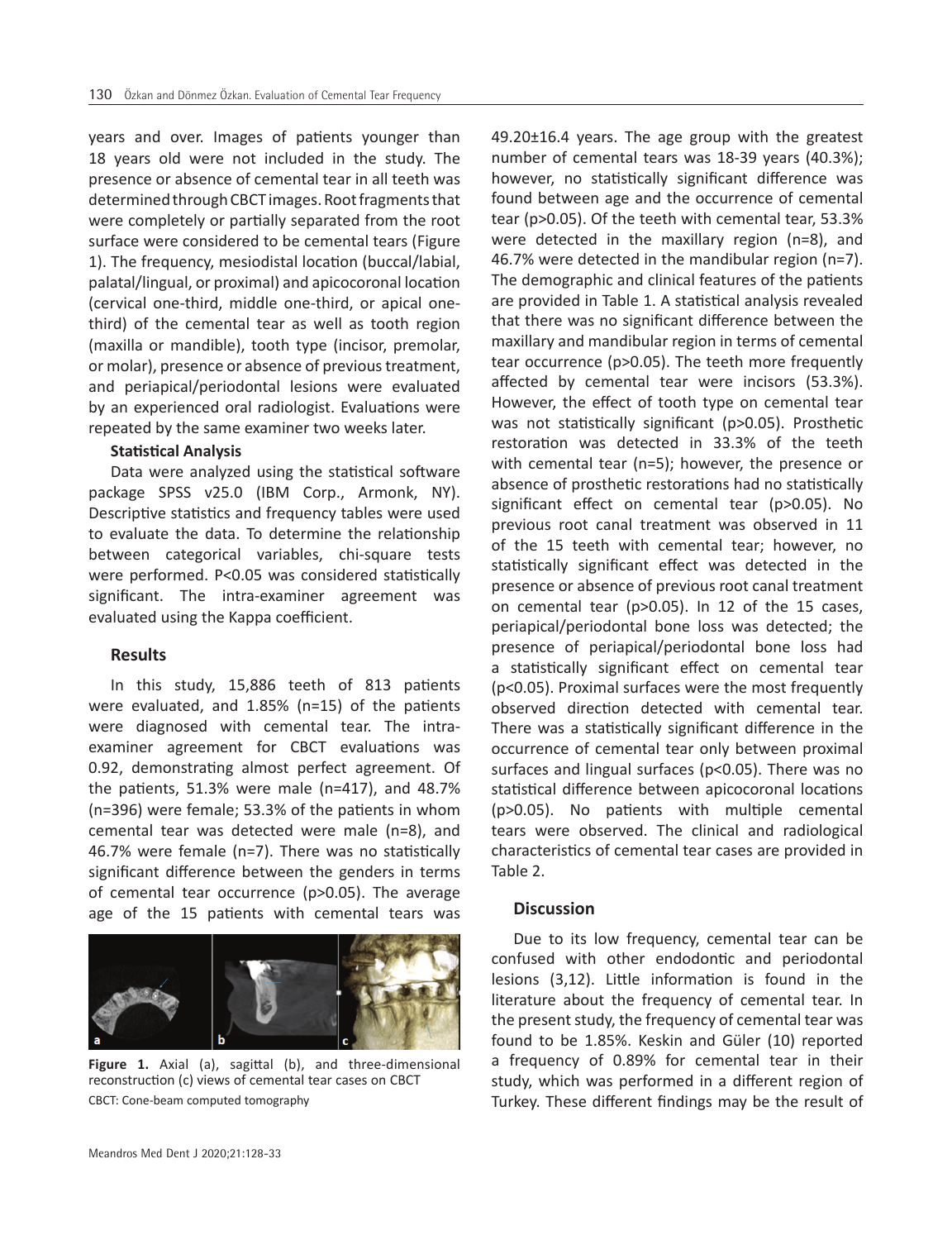| Table 1. Demographic and clinical features                              |               |              | of the patients  |     |           |           |                  |         |                                  |       |
|-------------------------------------------------------------------------|---------------|--------------|------------------|-----|-----------|-----------|------------------|---------|----------------------------------|-------|
|                                                                         | Gender, n (%) |              | Mean Age Patient |     | Maxillary | Maxillary | Maxillary        |         | Mandibular Mandibular Mandibular |       |
|                                                                         | Female        | Male         |                  |     | incisor   | premolar  | molar            | incisor | premolar                         | molar |
| patients and teeth   396 (48.7%)   417 (51.3%)<br>Number of<br>examined |               |              | $36 + 12.6$      | 813 | 3.455     | 1.816     | 2.548            | 3.701   | 1.481                            | 2.885 |
| patients and teeth<br>with cemental<br>Number of<br>tear                | (46.7%)       | (53.3%)<br>∝ | 49.20±16.4   15  |     | 3         | 3         | $\mathrel{\sim}$ | Ь٥      |                                  |       |

differences in the radiological methods used and in the populations involved in the studies. In the literature, the use of CBCT is recommended to diagnose cemental tear instead of two-dimensional imaging in order to differentiate cemental tear from endodontic/ periodontal lesions (11,13). Two-dimensional imaging cannot diagnose cemental tears in the buccal/labial or lingual/palatal directions of the teeth (10).

No gender or age predilection was observed in the present study in terms of cemental tear occurrence, similar to the report by Keskin and Güler (10). In two different studies, Lin et al. (3,5) reported that cemental tear is more common in men and in patients older than 60 years. In addition, the results of the present study revealed that clinical characteristics and conditions of the teeth such as tooth region, tooth type, presence of prosthetic restoration, and previous root canal treatment did not affect the occurrence of cemental tear. Only the presence of periapical/periodontal bone loss was found to be related to the formation of cemental tear, similar to the findings of Lin et al. (3) and Keskin and

| cemental tear cases                                                                                                    |                    |          |
|------------------------------------------------------------------------------------------------------------------------|--------------------|----------|
| <b>CBCT</b> examination                                                                                                | Analyzed<br>sample | p        |
| Prosthetic restoration                                                                                                 |                    |          |
| Yes                                                                                                                    | 5                  | p > 0.05 |
| <b>No</b>                                                                                                              | 10                 |          |
| Previous root canal treatment                                                                                          |                    |          |
| Yes                                                                                                                    | 4                  | p > 0.05 |
| <b>No</b>                                                                                                              | 11                 |          |
| Periapical/periodontal bone loss                                                                                       |                    |          |
| Yes                                                                                                                    | 12                 | p<0.05   |
| No                                                                                                                     | 3                  |          |
| <b>Mesiodistal direction</b>                                                                                           |                    |          |
| Proximal <sup>a</sup>                                                                                                  | 9                  |          |
| Lingual <sup>b</sup>                                                                                                   | $\overline{2}$     | p<0.05   |
| <b>Buccal</b> ab                                                                                                       | 4                  |          |
| Apicocoronal location                                                                                                  |                    |          |
| Cervical one-third                                                                                                     | 3                  |          |
| Middle one-third                                                                                                       | 4                  | p > 0.05 |
| Apical one-third                                                                                                       | 8                  |          |
| a, b; significant differences are represented by different superscript<br>letters, CBCT: Cone-beam computed tomography |                    |          |

|                     |  |  |  |          | Table 2. Clinical and radiological characteristics of |  |
|---------------------|--|--|--|----------|-------------------------------------------------------|--|
| cemental tear cases |  |  |  |          |                                                       |  |
|                     |  |  |  | Analyzed |                                                       |  |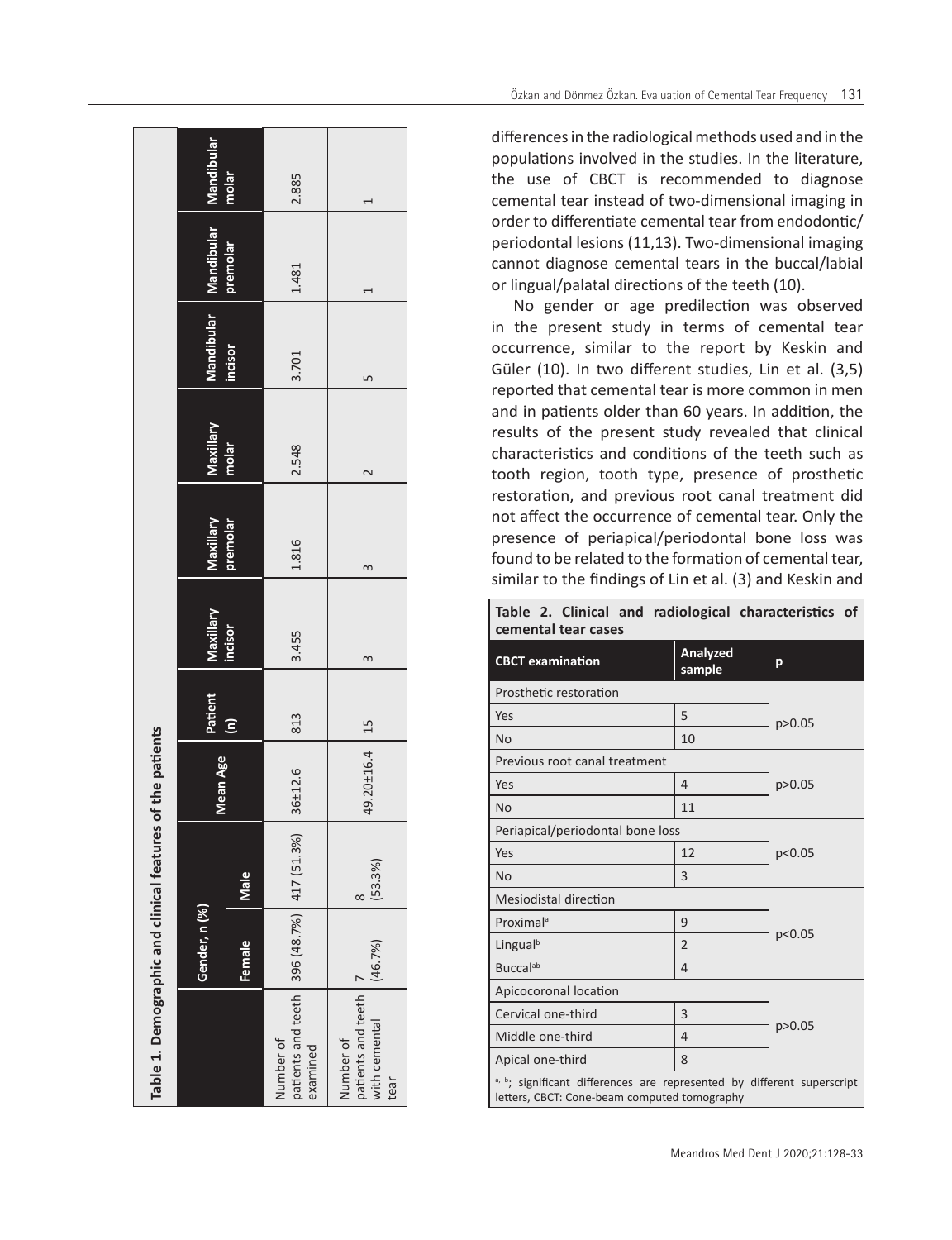Güler (10). On the other hand, both of these studies (3,10) suggested that the presence of cemental tear is more common in the maxillary region. While Lin et al. (3) declared that the type of teeth is important in the formation of cemental tear, Keskin and Güler (10) reported that it is not. In the present study, most of the cemental tears were detected in the proximal root surfaces, which is similar to the findings of Lin et al. (5). However, while the most common location was the middle one-third in their study, in our study, the most common location was in the apical onethird. It is thought that these differences may be due to the different study populations, study designs, and the sample sizes of the researches.

No patient with multiple cemental tear was detected in this study. There are few case reports in the literature of multiple cemental tears in a single patient (6,11,12). Watanabe et al. (12) declared that multiple cemental tears may result from the structural weakness of the cementum.

In this retrospective study, CBCT images were used to detect cemental tears. Thanks to the use of three-dimensional imaging, the limitations of two-dimensional imaging were eliminated. CBCT images can detect the location of cemental tears and positively affect treatment outcomes (11). Although CBCT offers high resolution three-dimensional imaging, the exact diagnosis of cemental tear can be made only by histopathological examination of the removed fragment (3,5,9,13). Since this study was retrospective, histopathological examination was not performed, and the possible causes of cemental tear, such as occlusion disorders, trauma, and bruxism, could not be evaluated. In addition, the treatment interventions for all teeth with cemental tear were not available in the patient records.

The prognosis of untreated or improperly treated teeth with cemental tear will inevitably become worse because of increasing periodontal and periapical bone destruction. Several treatment options exist for cemental tear, including periodontal treatment, root canal treatment, apical surgery, and tooth extraction (9-16). Appropriate treatment can vary depending on whether the cemental tear is diagnosed early or late as well as according to clinical or radiological signs. Lin et al. (5) emphasized that cemental tear should be completely removed to improve prognosis. Watanabe et al. (12)

recommended the management of occlusion to prevent recurrence if the main cause is occlusal trauma. The authors recommended the extraction of the tooth in the case of a structural defect, which can lead to recurrence. Chou et al. (14) suggested periodontal surgery and a proper maintenance regimen for the treatment of a tooth with cemental tear. Pilloni et al. (15) reported that after removal of the cemental tear, the teeth can be successfully treated using hyaluronic acid and an absorbable collagen membrane. Qari et al. (16) declared that local, conservative curettage is the best treatment approach in cases in which periodontal probing is negative, tooth vitality is positive, and the lamina dura is destroyed. Lin et al. (9) reported that most teeth with cemental tears can maintain their function in the mouth with nonsurgical and surgical periodontal and endodontic interventions.

#### **Conclusion**

Cemental tear may occur in association with various predisposing factors reported in the literature. In the present study, only periapical/periodontal bone loss contributed to the formation of cemental tear. The frequency of cemental tear was determined to be 1.85%. Due to its rare occurrence, early and accurate diagnosis of the lesion is crucial to ensure a successful treatment approach. A prospective study conducted with a larger sample size and including histopathological examination of the removed fragment will be more decisive in determining the frequency and characteristics of cemental tear.

#### **Ethics**

**Ethics Committee Approval:** Aydın Adnan Menderes University Clinical Research Ethics Committee approved this study (protocol number: ADUDHF 2019/074, date: 20.11.2019).

**Informed Consent:** Patient consent was not obtained due to the retrospective evaluation of CBCT images.

**Peer-review:** Externally peer-reviwed.

## **Authorship Contributions**

Concept: G.Ö., H.D.Ö., Design: G.Ö., H.D.Ö., Supervision: G.Ö., Data Collection or Processing: G.Ö., Analysis or Interpretation: H.D.Ö., Materials: G.Ö., Literature Search: G.Ö., H.D.Ö., Writing: G.Ö., H.D.Ö.